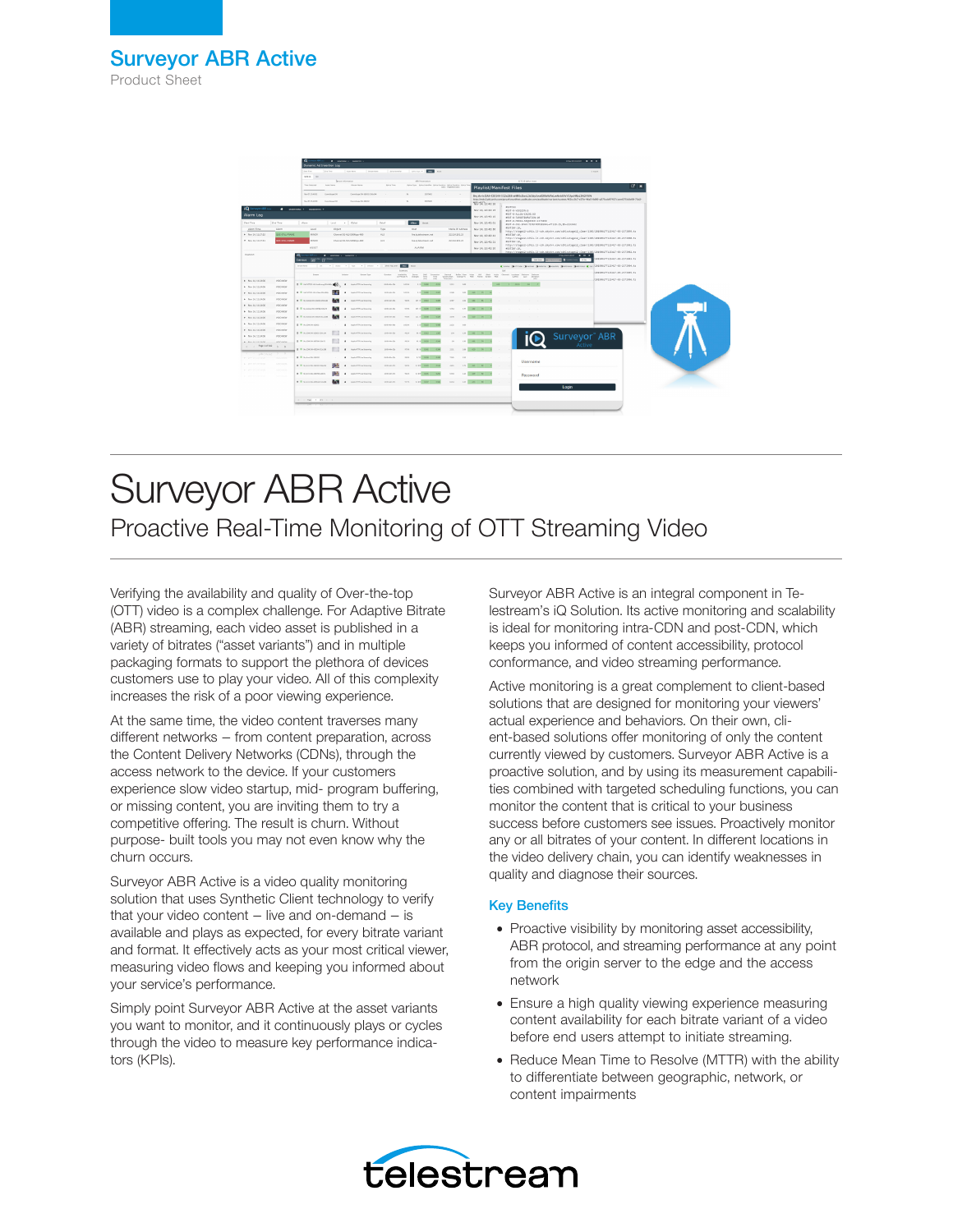## Key Benefits (continued)

- Simplifies understanding of asset health status using key industry metrics to align monitoring results with predicted user experience – Video Start Failure, Derived Video Start Time, Buffer Percentage
- Protects advertising revenue by monitoring the dynamic ad-insertion workflow, ensuring ad opportunities are present and without error.
- Quick video health assessment using probe's HTML user interface with deeper drill-down for identifying, isolating and resolving video quality issues. There is no need to integrate data to a collection device to gain visibility to test results
- Rich control and analytics API to facilitate full integration in to the monitoring ecosystem

#### Features

- Active QoS monitoring for ABR video streaming supporting the following packaging formats:
	- Hypertext Transfer Protocol (HTTP) Dynamic Streaming (HDS)
	- HTTP Live Streaming (HLS)
	- Microsoft Smooth Stream (MSS)
	- Dynamic Adaptive Streaming over HTTP (DASH), also known as MPEG-DASH
- Monitoring methods 24/7, round-robin scanning, time synchronized daily schedule, and live event techniques
- Quality of Service (QoS) monitoring of ABR video traffic using Synthetic Client technology acting like a client to request any asset variant
- Quality of Experience (QoE) monitoring providing visibility into content quality post- origin server for quality and performance visibility from transcoding and packaging
- User interface with multi-level drilldown into manifest text and per segment statistics
- Specialized Video On Demand methods to automate the validation process and make efficient use of resources
- Stream performance "at a glance" with Streaming Availability, Video Start Failure, Derived Video Startup Time, and Buffer Percentage
- Media Decryption monitoring QoE of DRM encrypted streams - supports Synamedia DRM System, Play-Ready, EZDRM and Irdeto encryption
- Real-time error notification with customized threshold configuration and configurable Availability parameters puts emphasis where you want it
- Dynamic Ad Insertion (DAI) monitoring, alarming and Ad thumbnail images for visual validation
- Schedule-based Monitoring to optimize active monitoring using realistic constraints based on server load, bandwidth utilization and Content Delivery Network (CDN) costs
- Text track monitoring ensures captioning content availability and conformance
- Monitoring profiles support stream prioritization and differentiation groupings
- Full packet capture buffer based on customized trigger events for in-depth post-event analysis
- Playlist error detection through dynamic parsing and conformance monitoring
- Stream forwarding for remote visual inspection
- Keyless QoS measurement of HLS AES-128 encrypted streams
- Automated Traceroute for network analysis to measure for potential choke points in distribution
- HTTP Application Programming Interface (API)
- Uses Lightweight Directory Access Protocol (LDAP) for user authentication

# Applications and Uses

For Video Service Providers, Content Owners, and Online Video Platforms (OVPs):

- Verify that all your assets are available from your origin servers, and that the servers are meeting performance expectations
- Continuously scan up to 10K assets in your Video on Demand (VOD) library for availability and QoS
- Establish and monitor Service Level Agreement (SLA) benchmarks for your CDNs

For Online Video Service Platforms (OVSPs), Network and CDN providers:

- Differentiate your service with real-time performance monitoring for your customers' video assets
- Provide third-party validated video asset performance metrics
- Quickly direct Surveyor ABR Active to troubled video assets to help determine the root cause of a problem and determine if the issue is in the CDN or not
- Identify how specific assets perform in your network to identify and eradicate trouble spots